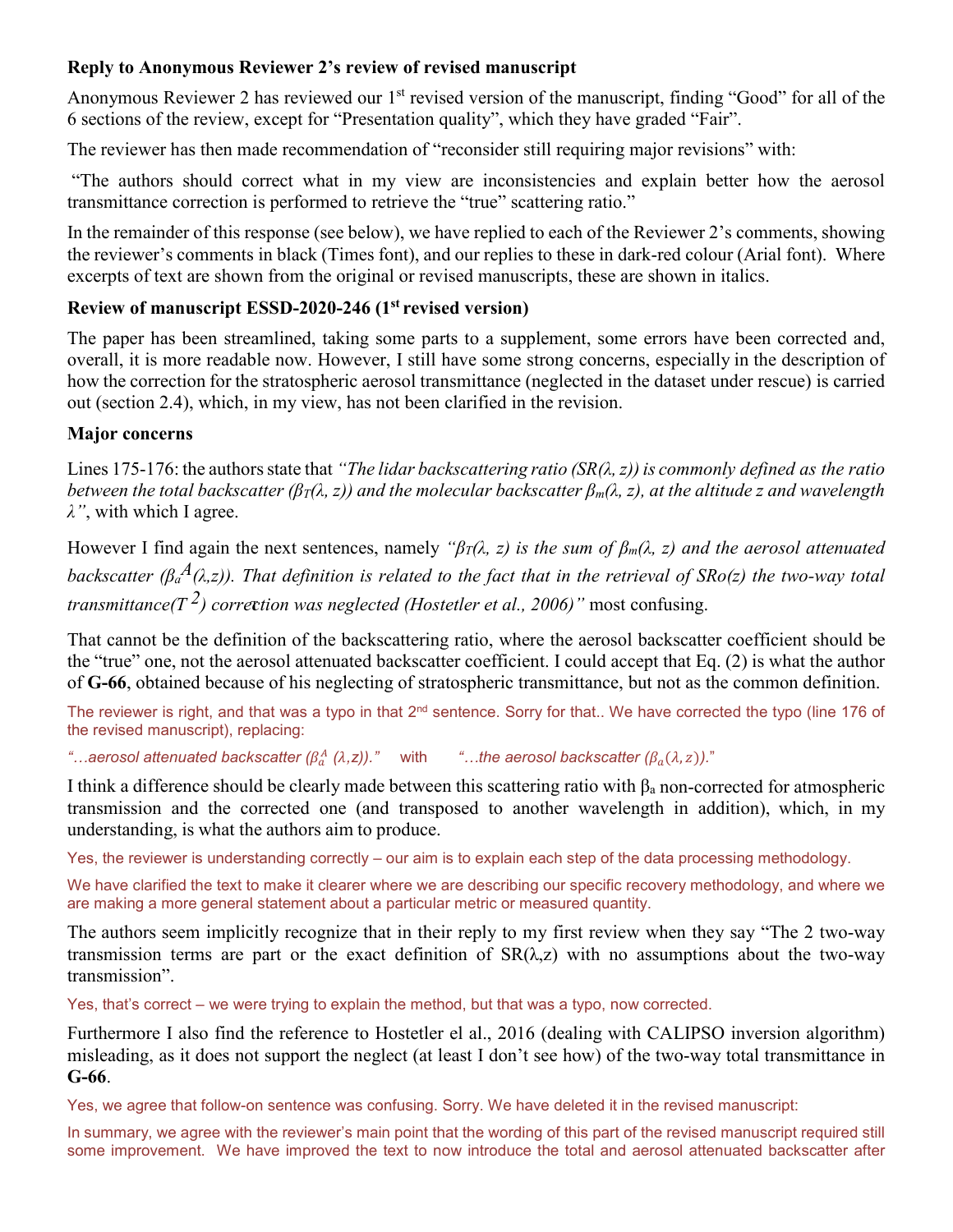equation 5 (lines 190 and 210 of the revised manuscript). As the reviewer hints, our aim is to be fully transparent in the method to keep the aerosol backscatter and aerosol extinction uncorrected by two-way aerosol transmittance in the initial derivation (at the measured wavelength of 694nm), correcting for aerosol transmittance only after conversion to the target wavelength of 532nm. The reason for postponing the aerosol transmittance correction is that the Blue Hill and Fairbanks sun photometer TAOD measurements were at 500nm wavelength (see supplementary material), much closer to the 532nm wavelength than 694nm. Note also that the order of the equations 7 and 8 has been changed in the revised manuscript in this improvement to the explanation of the methodology.

In summary, we have improved this part of the revised manuscript to address the reviewer's valid concerns, and have copied and pasted this revised text for lines 190-210 below for maximum clarity:

"*The single-wavelength elastic lidar systems provide profiles of attenuated total backscatter. The "true" total backscatter is calculated from*  $\beta_T(\lambda, z) = \beta_T^A(\lambda, z)$   $T_j(\lambda, z)$ , where  $\beta_T^A(\lambda, z) = [\beta_m^A(\lambda, z) + \beta_a^A(\lambda, z)]$ . Substituting into Eq.(2), taking into account that  $\beta_m(\lambda,z)=\beta_m^A(\lambda,z)$   $T_j(\lambda,z)$  and re-arranging specifically for this case of the 694nm backscattering *ratio, gives:*

$$
\beta_a^A(\lambda, z) = \frac{[SR(694,z) - 1] \beta_m(\lambda, z)}{T_j(\lambda, z)} = \frac{[SR(694,z) - 1] \beta_m(\lambda, z)}{T_m(\lambda, z) T_{03}(\lambda, z)}
$$
(6)

*Whereas the term*  $T_i(\lambda, z)$  *in equation 6 usually specifies the full two-way transmittance correction, at this stage of the processing methodology, we correct only for the attenuation due to molecular backscatter and ozone absorption:*

$$
T_j(\lambda, z) = e^{-2\int_{\text{sup}}^z \alpha_j(\lambda, z) dz}
$$
 (7).

*The*  $\alpha_i(\lambda, z)$  *term is thus the vertical profile of 694nm extinction due only to molecular scattering*  $(\alpha_m(\lambda, z))$  and ozone *absorption*  $(\alpha_{03}(\lambda, z))$ , with  $z_0$  being the altitude of the lidar. This postponement of the aerosol attenuation correction is *due to the 500nm wavelength of the contemporaneous AOD measurements being much closer to the target wavelength of 532nm (see Supplementary Material), the method preserving the two-way molecular and ozone transmittance corrections to be applied at the measurement wavelength of 694 nm.*

*The conversion to aerosol extinction was carried out after first translating the aerosol backscatter from 694nm to 532nm, applying the corresponding wavelength exponent kb(z,t), calculated from in-situ size distribution measurements of the Northern Hemisphere mid-latitude Pinatubo aerosol cloud (Jaeger and Deshler, 2002; 2003):*

$$
\beta_a(532, z) = \left[\frac{532}{694}\right]^{kb(z, t)} \beta_a(694, z) . \quad (8)
$$

*Note again that the derived 532nm aerosol backscatter (* $\beta_a$ *(532, z)) has at this point only been corrected for two-way molecular scattering and ozone absorption transmittance effects.*

*The aerosol extinction,*  $\alpha_a$  (532,  $z$ ), at this point still uncorrected for two-way aerosol transmittance, is then calculated *by the expression:*

$$
\alpha_a(532, z) = EB_c(z, t) \ \beta_a(532, z) \quad (9)
$$

*where EBc(z, t) are altitude- and time-dependent coefficients to convert from aerosol backscatter to aerosol extinction (at λ = 532 nm), derived from the same Pinatubo aerosol size distribution measurements (Jäger and Deshler, 2003).* 

*Both the EBc and kb factors are derived from log-normal size distribution fits to balloon-borne optical particle counter measurements of the Pinatubo aerosol cloud from Laramie, Wyoming, USA. Each of the conversion factors in Jäger and Deshler (2002; 2003) represent averages over 4 height ranges: tropopause–15, 15–20, 20–25, and 25–30 km, and are provided for the 4-month periods November–February, March–June, and July–October of each year after the eruption. We used EBc(z,t) and kb(z, t) for the equivalent 4-month periods after the March 1963 Agung eruption, based on matching the same time-offset after the June 1991 Pinatubo eruption.*

2. In addition, I still cannot understand how the sunphotometer-derived AOD is used to correct for the stratospheric AOD. It would seem that an AOD-constrained inversion is attempted but it is not clear how it is achieved:

The method we applied uses monthly means of the total AOD (TAOD) from the sunphotometer, converted from 500 to 532 nm (described above) assuming this to be tropospheric (tAOD) in the first step, to produce for each site a  $T_a(532, z)$ .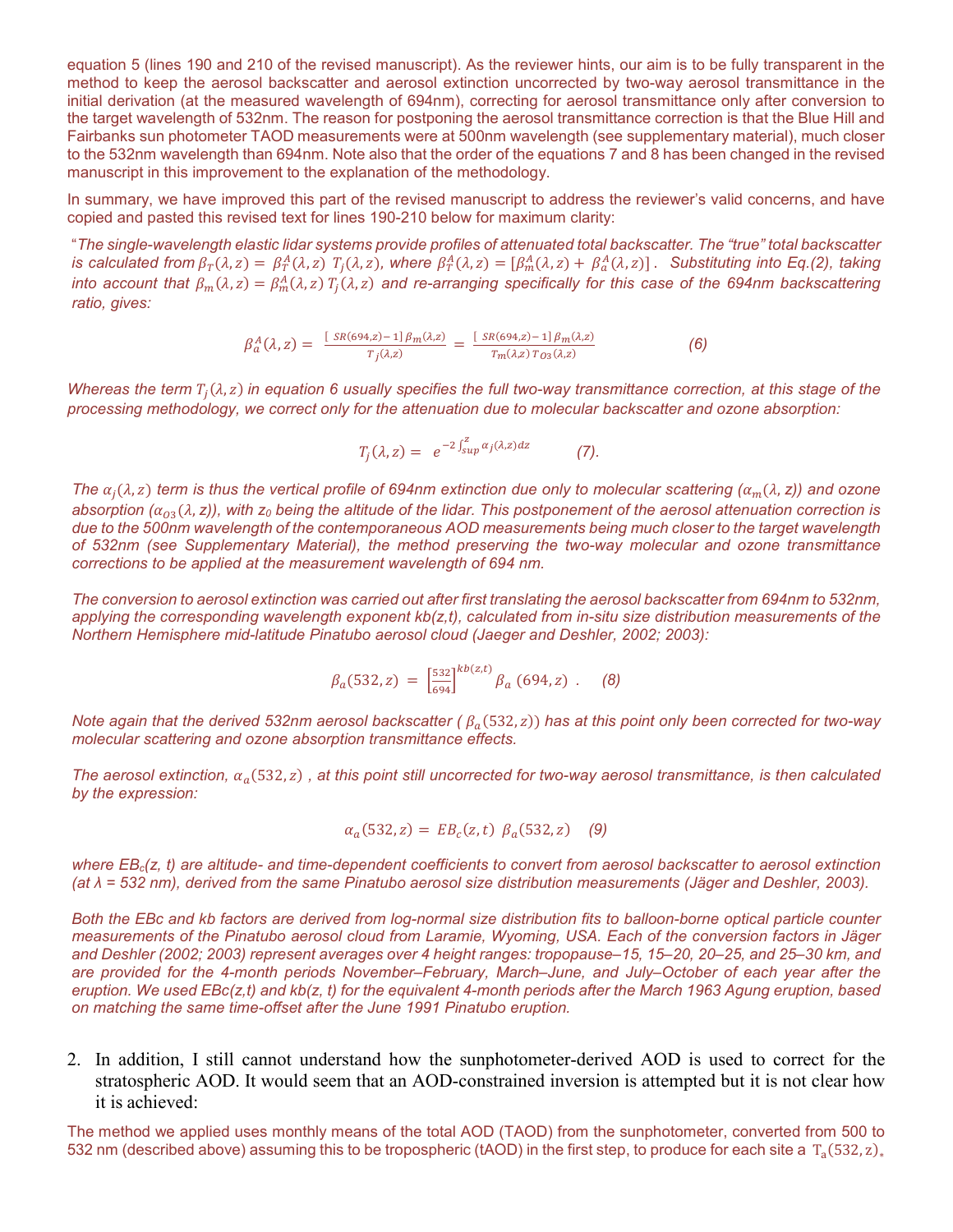profile, so as to account for the tropospheric aerosol transmittance from the lidar altitude across the troposphere up to 11 km and the stratospheric aerosol transmittance in the lower stratosphere from 12 to 24 km. However, when the stratospheric AOD (sA0D<sub>∗</sub>) is calculated in the next step (from the first guess  $\alpha_a^{1a}(532, z)_*$  ), the resulting first guess total AOD (tAOD + sAOD∗) will be higher than the observed TAOD. The second step is aimed to estimate the magnitude of a consistent value for tAOD for each measurement to constrain tAOD + sAOD  $\approx$  TAOD.

2.2.1 What does "sup" (the lower limit of the integral in the exponential in Eq. (8)) denote?

In the original and 1<sup>st</sup>-revised manuscripts, we used the term "sup" to denote the altitude of the lidar site. On reflection, perhaps that was not so clear, and in this  $2^{nd}$ -revised manuscript we have changed all instances of "sup" instead to "zo". We also added in the manuscript, at the end of the sentence on line 197:

*"… and zo being the altitude of the lidar."*

2.2.2 I have several problems with the first guess  $T_a(532)$  mentioned in line 210:

a) How is it chosen?

We produced a first guess  $T_a(532, z)_*$  for each measurement day at each site, in the range from 11 to 24 km. The T<sub>a</sub>(532, 11km)<sub>∗</sub>, a unique value from the lidar altitude to 11 km, was calculated using Eq.(8) and the TAOD(532) value for the month the measurement was conducted.  $T_a(532, z)_{*}$  values from 12 to 24 km were calculated for each level using Eq.(8) and the uncorrected  $\alpha_a(532, z)$ .

b) It is stated it is "a unique value for all altitudes" (line 210). What does "unique" mean in this context?

By unique, we mean the same value is used for all the altitudes from the lidar up to 11 km.

c) The z-dependence seems to have disappeared. That would imply that  $\alpha_a^{\text{Ta}}(532, z) = 0$ 

There is no z dependence below 11 km, but we do the calculation for each level at 12km and above, so there is a z-dependence in the main region of interest, from 12 to 24 km.

2.3 Likewise, how is the first-guess  $\alpha_a^{\text{Ta}}(532, z)$ 

The first guess ( $\alpha_a^{Ta}(532, z)$ ,), was derived applying the correction for the first guess two-way aerosol transmittance  $T_a(532, z)_*$  in Eq.(10).

2.4. What does mean that the profile of  $T_a(532, z)$  has a constant value of  $T_a(532)$  from the surface to 11 km? Again, if  $T_a$  is constant it means that the extinction coefficient is  $0$  (Eq. (8)). I suspect that the authors mean that they don't care about the profile of  $T_a$  between the surface and the 11 km height and that they consider only the *value* of Ta between the surface and that height; but in any case, the way they express it is, in my understanding, formally wrong.

Apologies, we may have used the term "constant" incorrectly there, perhaps we should have said "representative value" or similar. As we explained above we used the same unique/representative value from the lidar altitude to 11 km.

2.5. For the same reason, I suspect the Ta(532, z) profile between 12 and 24 km mentioned in line 215 might not correspond to the two-way transmittance between the surface and height z, but between 12 km and the height z. The authors might have a problem with their notation, failing to indicate the limits between which the atmospheric transmittance is calculated. Note that the definition of the transmittance (Eq. (8)) involves a definite integral, so the limits should be indicated, unless one of them is always conventionally the same, which I think might not the case throughout the paper.

No, the method is different between 12km and 24km. For that main region of interest, Ta(532,z) was calculated at each level z, to account for the corresponding two-way transmittance between the surface and height z.

I would tend to agree with the other reviewer's remark in his/her first review that an iterative procedure would be in order. From the authors reply to that remark (not very clear anyway to me) it seems they justify that only one (or two?) iterations would suffice, because there are other sources of uncertainty overshadowing that one. But this should be reflected in the paper text and the way of performing the aerosol correction should be clearly stated, in a way that could be reproduced by a reader. In the present form of the explanation, I would be unable to do it.

We agree with the reviewer. We added the sentence at the end of section 2.4: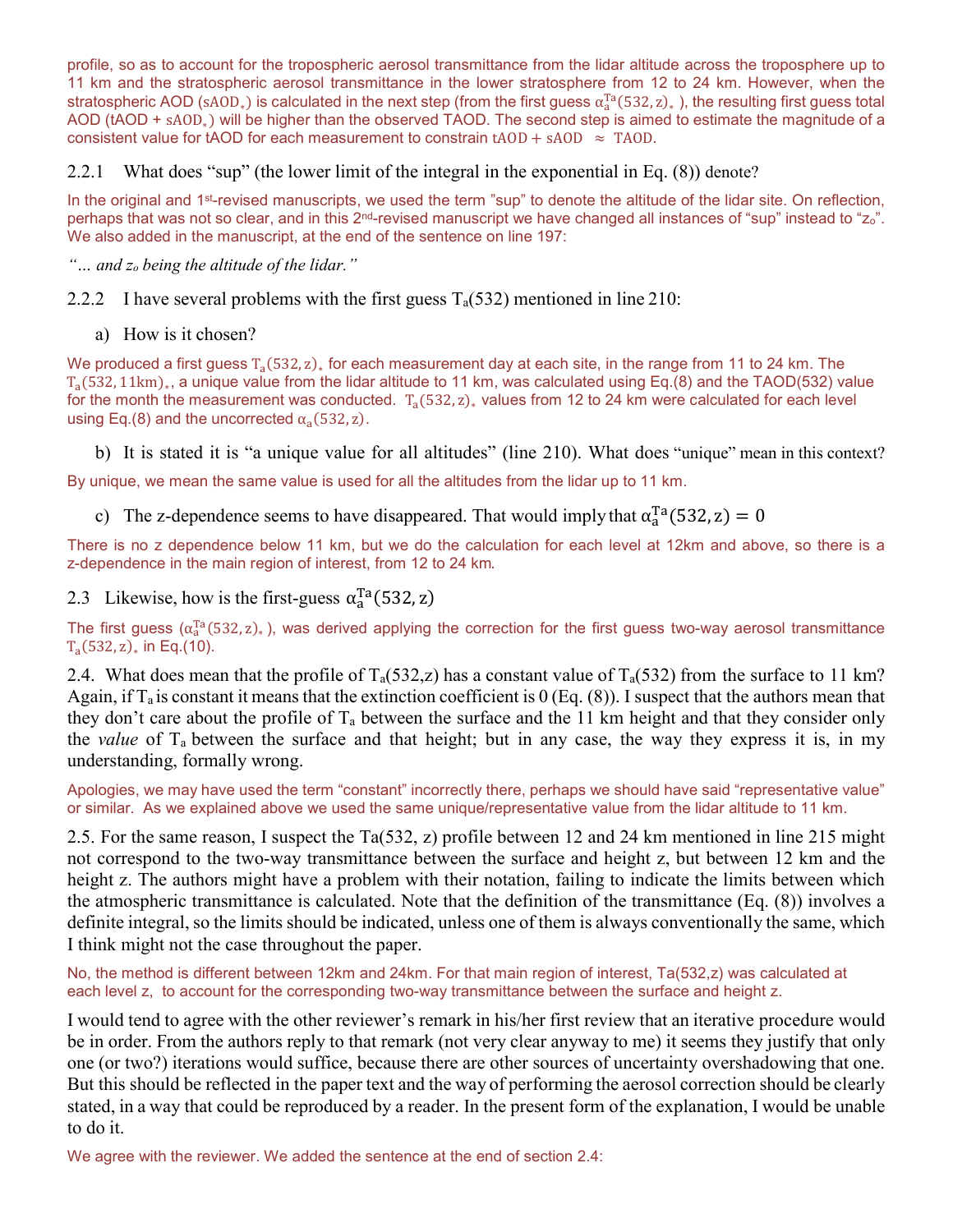"Although more iteration of those final steps would be possible, with the high magnitude of the estimated  $\alpha_a^{Ta}$ (532,z) *mean error, around 60%, compared to an estimated 15-20% maximum improvement achieved by the iteration procedure, we do not believe those additional calculations would be worthwhile in this case."*

We modified the text between the lines 206 and 231. We moved the 2 paragraphs from lines 217 to 230, inserting them in line 206. And several parts of the text where rewritten taking in consideration the reviewer's comments in this point 2. The revised text now reads:

*"The algorithms for the solution of the single wavelength lidar equations apply the two-way transmittance correction to the raw lidar returned signal, together with squared distance correction, before the backscattering ratio is calculated. In our case the available information we have the backscattering ratios which have been derived without conducting the two-way transmittance correction (G-66) for any species. That is the reason that this correction was included in the retrieval of*  $\beta_a(694, z)$  *in equation (8). However only the molecular and ozone two way transmittance corrections*  $(T_m (694, z), T_{03}(694, z))$  *were included in this step.* 

As explained above, the aerosol two-way transmittance correction,  $T_a(532, z)$ , was deliberately postponed until the final *step to derive*  (532, ) *, due to the available contemporaneous measurement information for AOD being at λ = 500nm (see Supplementary Material). We converted the measured AOD at 500nm to 532nm, using Ångstrom exponents covering the cited wavelength range from 1995 to 2019 from the nearest Aerosol Robotic Network (AERONET, 2020) stations. Although the tropospheric aerosol layer in the eastern US will have had different physical and chemical properties in the 1960s (e.g. Went, 1960; Husar et al., 1991), this is only a small change in wavelength, with the method then introducing much less error than had we converted from 500nm to 694nm to apply the aerosol attenuation correction. We note that monthly mean TAOD at 532 nm from Blue Hill Observatory, MA, from 1961 to 1966, were measured to be in the range from 0.1 to 0.4, consistent with the elevated background TAOD reported for the Eastern US during the sixties of the 20th century (Husar et al., 1981; Supplement 1).*

*We produced a first guess*  $T_a(532, z)$ <sub>∗</sub> *for each measurement day at each site, in the range from 11 to 24 km. The*  $T_a$ (532, 11km), a unique value from the lidar altitude to 11 km, was calculated using Eq.(7) and the TAOD value for the *month the measurement was conducted.*  $T_a$ (532, z)<sub>∗</sub> *values from 12 to 24 km were calculated using Eq.(7) and the uncorrected*  $\alpha_a$  (532, *z*).

*The first guess aerosol scattering corrected by the total two-way transmittance (* $\alpha_a^{ra}$ *(532,z)<sub>∗</sub>), was derived applying the correction for the two-way aerosol transmittance*  $T_a(532, z)$ 

$$
\alpha_a^{Ta}(532, z) = \frac{\alpha_a(532, z)}{T_a(532, z)}
$$
 (10)

*Since* we are using the measured TAOD, which includes the stratospheric AOD, to calculate the first guess  $T_a(532, z)_*$ *we applied a second step after producing a first guess*  $a_a^{Ta}(532, z)$ , *profile, where we then calculate the stratospheric AOD (*∗*), integrating*  (532, )<sup>∗</sup> *between 12 and 24 km Then* ∗ *is used in Eq.(11) to estimate the tropospheric AOD (tAOD) for each measurement:* 

$$
tAOD = TAOD - sAOD, \qquad (11)
$$

*Then the former T<sub>a</sub>(532, 11km), values for each measurement will be replaced by new ones derived using the calculated*  $tAOD$  corresponding to each measurement. Then the final profile of  $T_a(532, z)$  for each measurement will consists of *the the new*  $T_a$ (532, 11km) calculated using tAOD and the already derived  $T_a$ (532, z) values from 12 to 24 km that were *calculated using the uncorrected*  $\alpha_a(532, z)$  *in Eq.(7). Those profiles of*  $T_a(532, z)$  *are applied in equation (10) producing* the definitive values of  $\alpha_a^{Ta}$ (532, z).

*The method we applied uses monthly means of the total AOD (TAOD) from the sunphotometer, converted from 500 to 532 nm (described above), assuming this to be tropospheric (tAOD) in the first step, to produce for each site a*  $T_a(532, z)_*$ *profile so as to account for the tropospheric aerosol transmittance from the lidar altitude across the troposphere up to 11 km and the stratospheric aerosol transmittance in the lower stratosphere from 12 to 24 km. However, when the stratospheric AOD (sA0D<sub>\*</sub>) is calculated in the next step (from the first guess*  $a_a^{Ta}$ *(532,z)<sub>\*</sub>), the resulting first guess total AOD (tAOD +* ∗) *will be higher than the observed TAOD. The second step is aimed to estimate the magnitude of a consistent value of tAOD for each measurement, to comply with the constraint*  $tAOD + sAOD \leq TAOD$ .

Although more iteration of those final steps would be possible, with the high magnitude of the estimated  $\alpha_a^{Ta}$ (532, z) *mean error, around 60%, compared to an estimated 15-20% maximum improvement achieved by the iteration procedure, we do not believe those additional calculations would be worthwhile in this case."*

3. Lines 203-204: the authors say, referring to Eq. (9) that " $EB<sub>c</sub>(z, t)$  are the altitude and time dependent backscattering to extinction conversion coefficients from  $\lambda = 694$  nm to  $\lambda = 532$  nm" but only "532" appears on both sides of Eq. (2), and the reference given (Jäger and Deshler, 2003) shows that they actually convert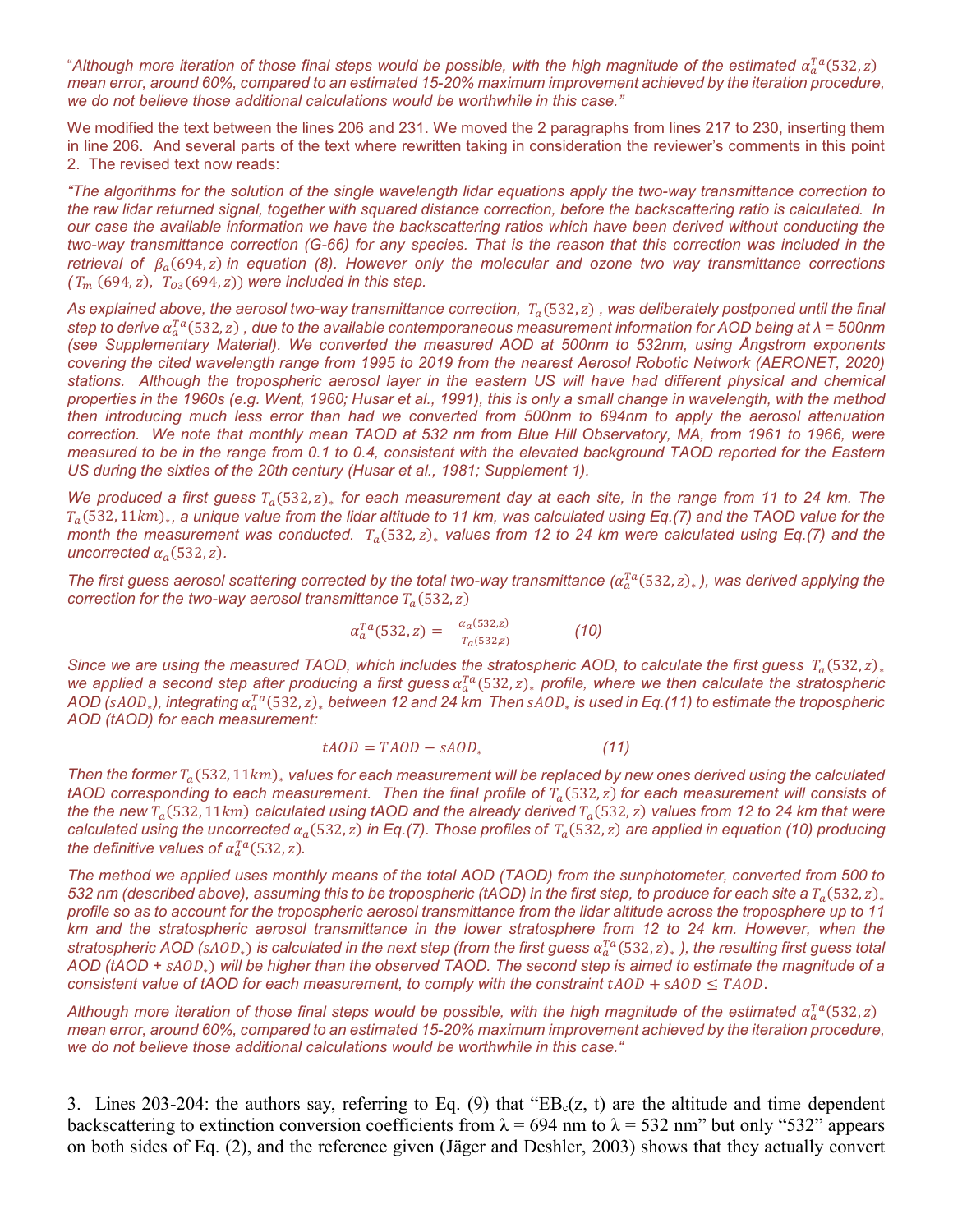from backscatter to extinction at 532 nm. The conversion from 694 to 532 nm has been made in Eq. (7) through the  $kb(z,t)$  exponent.

The reviewer is right. We have re-worded the text in that section to more clearly explain the methodology (see the excerpts of text from the improved manuscript at the end of our reply to the reviewer's point 1).

4. If  $EB<sub>c</sub>(z,t)$  (and kb(z,t) by the way), are time dependent, how and where is the time dependence taken into account? I suspect it is used to calculate the  $\beta_a$  and  $\alpha_a$  uncertainties (Eqs. (20) and (21)), but this should be stated the first time the coefficients appear. Otherwise it is misleading, because the left-hand sides of Eqs. (7) and (9) should have a time dependence. Which are the "nominal" values used for  $kb(z,t)$  and  $EB<sub>c</sub>(z,t)$ , around which their uncertainties have been used to calculate the  $\beta_a$  and  $\alpha_a$  uncertainties in Eqs. (20) and (21)?

We have re-worded the text in that section to more clearly explain the methodology (see the excerpts of text from the improved manuscript at the end of our reply to the reviewer's point 1).

### **Other concerns**

1. Line 143: it would be helpful to explain that SR(694,z) means the backscattering ratio at 694 nm and range z.

Added

2. Line after Eq. (1): while  $\frac{dn(z)}{dt}$  is the photoelectron flux (electrons/s) resulting from scattering at range z, defining n(z) as "the number of photons at the altitude z" does not make much sense. In the explanation of Eq. (1), leave  $\frac{dn(z)}{dt}$  as the photoelectron flux (electrons/s) resulting from the photons scattered at range z.

Corrected.

Erased: "*n(z) is the number of photons at the altitude z*".

Added: *"(electrons/s)" after "The average photoelectron flux…*"

3. The authors say that they have eliminated the squared superscript to indicate the two-way transmittance, but this has not been done consistently. There are examples of the superscript still remaining (for example, but not only, in lines 149,150 and 177).

The reviewer is right. Corrected. The squared superscript was eliminated in lines 149, 150, 152, 178, 195 and 206.

In figure 5 the labels of both panels were corrected, replacing respectively:

"*Nantucket sounding (No T-2 Corr.)*" by " $\alpha_a$  "Nantucket sounding"

"*Nantucket sounding (T-2 Corr.)*" by "  $\alpha_a^{\text{Ta}}$  "Nantucket sounding"

4. There is still one instance (line 177) where SRo(z) is used.

The reviewer is right. Corrected. In lines 177, 470, 489, 490, 492, 493, 494, 497 and 498.

5. Line 215: "This profile of Ta(532,z) is applied in equation (11)". Equation (10) is probably

meant.

The reviewer is right. Corrected.

#### **Other Changes-Corrections made by the authors in the current version:**

1) The reference:

Antuña-Marrero, J. C., Mann, G. W. , Keckhut, P., S. Avdyushin, B. Nardi and and L. W. Thomason, Ship-borne lidar measurements showing the progression of the tropical reservoir of volcanic aerosol after the June 1991 Pinatubo eruption. , *Earth Syst. Sci. Data,* (*Under Discussion*), [https://doi.org/10.5194/essd-2020-81,](https://doi.org/10.5194/essd-2020-81) 2020b.